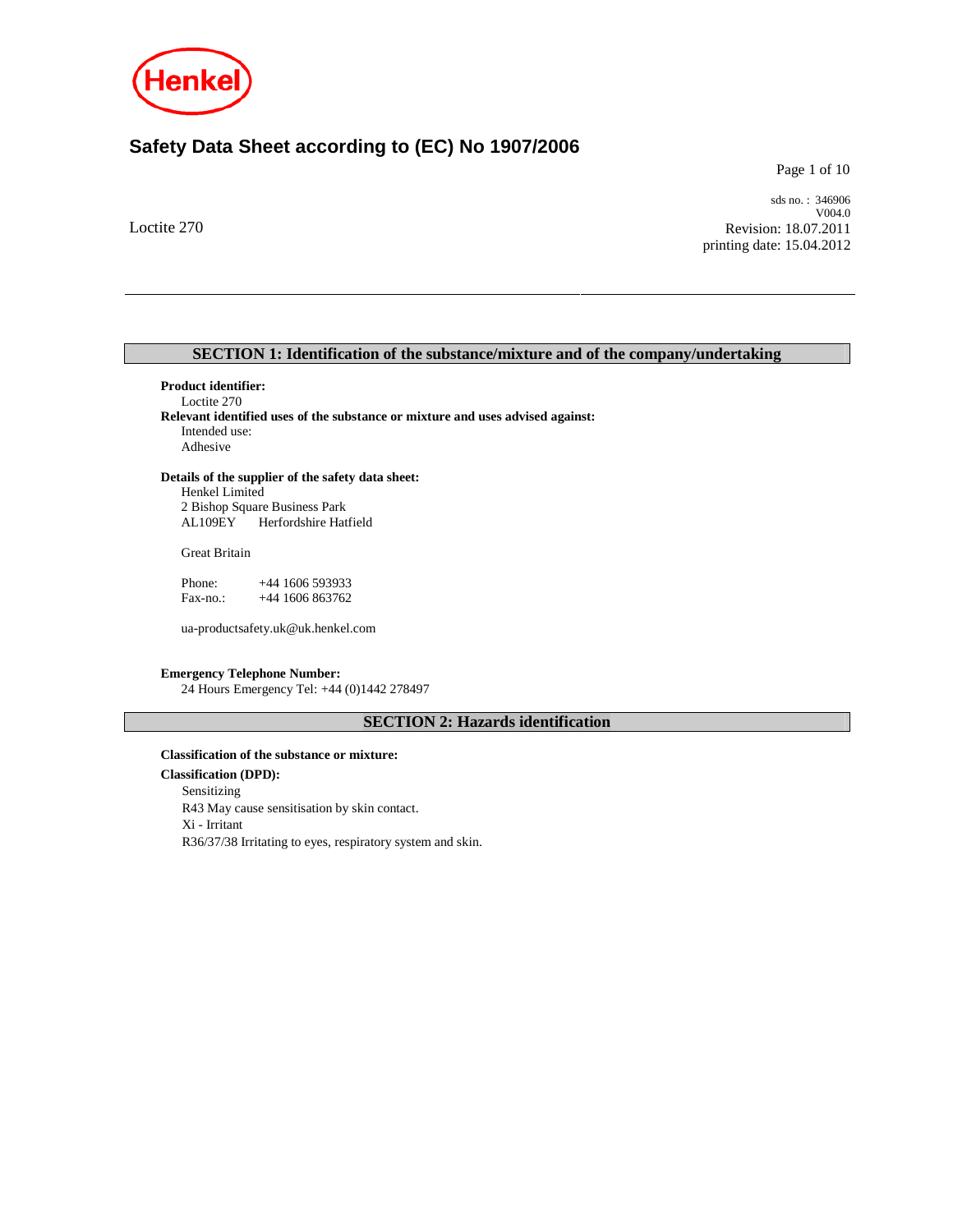# **Label elements (DPD):**

### Xi - Irritant



## Risk phrases:

R36/37/38 Irritating to eyes, respiratory system and skin. R43 May cause sensitisation by skin contact.

Safety phrases:

S23 Do not breathe vapour. S24/25 Avoid contact with skin and eyes. S26 In case of contact with eyes, rinse immediately with plenty of water and seek medical advice. S26 In case of contact with<br>S37 Wear suitable gloves.

## Additional labeling:

For consumer use only: S2 Keep out of the reach of children S46 If swallowed, seek medical advice immediately and show this container or label.

Contains: Maleic acid

# **Other hazards:**

None if used properly.

**SECTION 3: Composition/information on ingredients** 

**General chemical description:** 

Anaerobic adhesive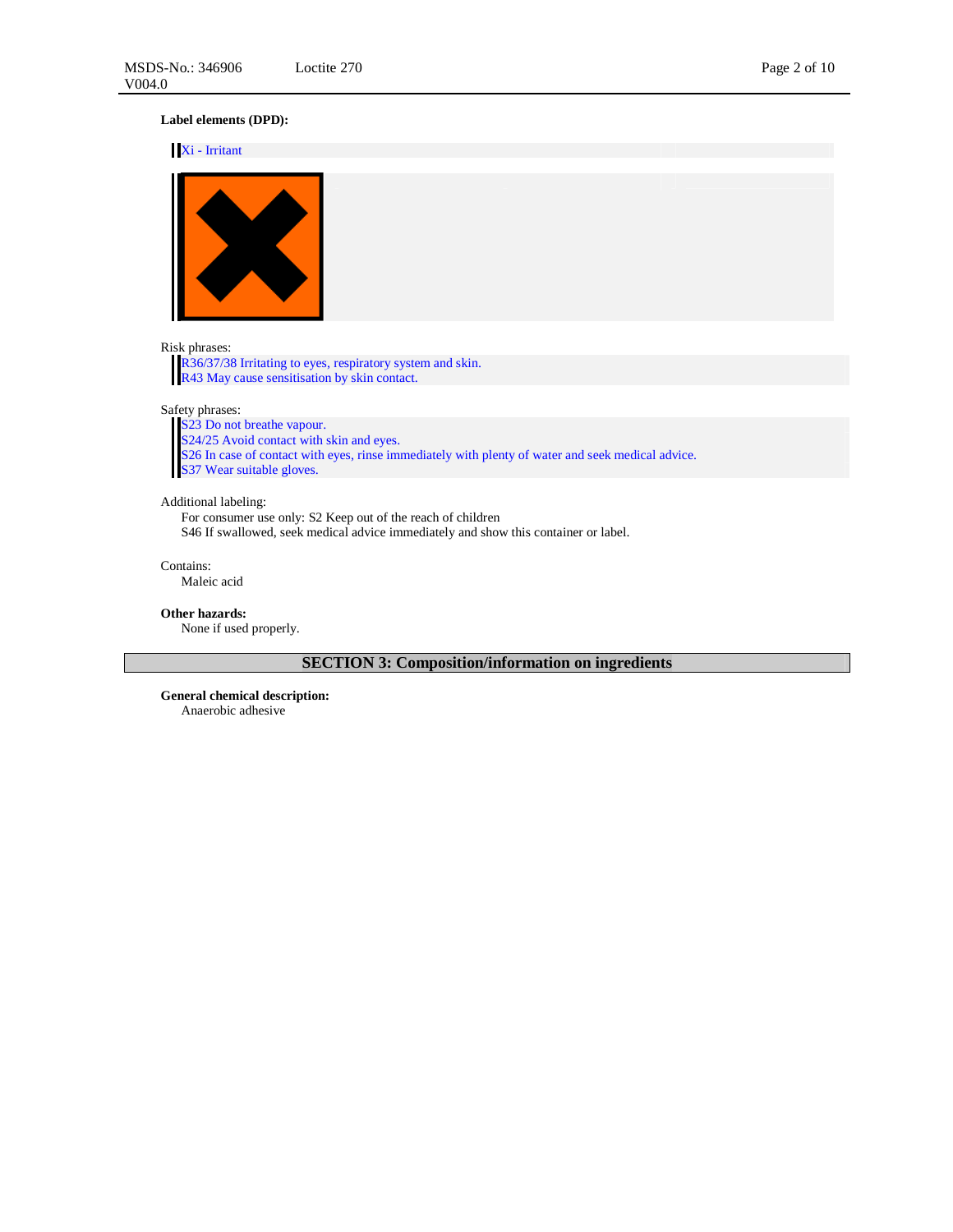| <b>Hazardous</b> components                         | <b>EC</b> Number     | content             | <b>Classification</b>                        |
|-----------------------------------------------------|----------------------|---------------------|----------------------------------------------|
| CAS-No.                                             | <b>REACH-Reg No.</b> |                     |                                              |
| 3,3,5 Trimethylcyclohexyl methacrylate<br>7779-31-9 | 231-927-0            | $> 20 - < 40 %$     | Serious eye irritation 2<br>H319             |
|                                                     |                      |                     | Specific target organ toxicity - single      |
|                                                     |                      |                     | exposure 3                                   |
|                                                     |                      |                     | H335                                         |
|                                                     |                      |                     | Skin irritation 2                            |
|                                                     |                      |                     | H315                                         |
| Cumene hydroperoxide<br>$80-15-9$                   | 201-254-7            | $> 1 - < 2.5\%$     | Acute toxicity 4; Dermal<br>H312             |
|                                                     |                      |                     | Specific target organ toxicity - repeated    |
|                                                     |                      |                     | exposure 2                                   |
|                                                     |                      |                     | H373                                         |
|                                                     |                      |                     | Acute toxicity 3; Inhalation<br>H331         |
|                                                     |                      |                     | Acute toxicity 4; Oral                       |
|                                                     |                      |                     | H302                                         |
|                                                     |                      |                     | Organic peroxides E                          |
|                                                     |                      |                     | H <sub>242</sub>                             |
|                                                     |                      |                     | Chronic hazards to the aquatic environment 2 |
|                                                     |                      |                     | H411                                         |
|                                                     |                      |                     | Skin corrosion 1B                            |
|                                                     |                      |                     | H314                                         |
| Maleic acid                                         | 203-742-5            | $> 0, 1 - < 0.5 \%$ | Acute toxicity 4; Oral                       |
| 110-16-7                                            |                      |                     | H302                                         |
|                                                     |                      |                     | Serious eye irritation 2                     |
|                                                     |                      |                     | H319                                         |
|                                                     |                      |                     | Specific target organ toxicity - single      |
|                                                     |                      |                     | exposure 3                                   |
|                                                     |                      |                     | H335                                         |
|                                                     |                      |                     | Skin irritation 2                            |
|                                                     |                      |                     | H315                                         |
|                                                     |                      |                     | Skin sensitizer 1                            |
|                                                     |                      |                     | H317                                         |
| Cumene                                              | 202-704-5            | $> 0.1 - < 0.5 \%$  | Flammable liquids 3                          |
| 98-82-8                                             |                      |                     | H <sub>226</sub>                             |
|                                                     |                      |                     | Aspiration hazard 1                          |
|                                                     |                      |                     | H304                                         |
|                                                     |                      |                     | Specific target organ toxicity - single      |
|                                                     |                      |                     | exposure 3                                   |
|                                                     |                      |                     | H335                                         |
|                                                     |                      |                     | Chronic hazards to the aquatic environment 2 |
|                                                     |                      |                     | H411                                         |

# **Declaration of the ingredients according to CLP (EC) No 1272/2008:**

**Only dangerous ingredients for which a CLP classification is already available are displayed in this table. For full text of the H - statements and other abbreviations see section 16 "Other information". Substances without classification may have community workplace exposure limits available.**

**Declaration of ingredients according to DPD (EC) No 1999/45:** 

| <b>Hazardous</b> components                            | <b>EC</b> Number     | content           | <b>Classification</b>                                                                                                                         |
|--------------------------------------------------------|----------------------|-------------------|-----------------------------------------------------------------------------------------------------------------------------------------------|
| CAS-No.                                                | <b>REACH-Reg No.</b> |                   |                                                                                                                                               |
| 3,3,5 Trimethylcyclohexyl<br>methacrylate<br>7779-31-9 | 231-927-0            | $> 20 \lt 40 \%$  | Xi - Irritant; R36/37/38                                                                                                                      |
| Cumene hydroperoxide<br>$80-15-9$                      | 201-254-7            | $> 1 - < 2.5$ %   | T - Toxic; R23<br>Xn - Harmful; R21/22, R48/20/22<br>$O$ - Oxidizing; R7<br>C - Corrosive; R34<br>N - Dangerous for the environment; R51, R53 |
| Maleic acid<br>110-16-7                                | 203-742-5            | $> 0.1 - < 0.5$ % | Xn - Harmful; R22<br>Xi - Irritant; R36/37/38<br>R43                                                                                          |
| Cumene<br>$98 - 82 - 8$                                | 202-704-5            | $> 0.1 - < 0.5$ % | R10<br>Xn - Harmful; R65<br>Xi - Irritant; R37<br>N - Dangerous for the environment; R51, R53                                                 |

**For full text of the R-Phrases indicated by codes see section 16 'Other Information'. Substances without classification may have community workplace exposure limits available.**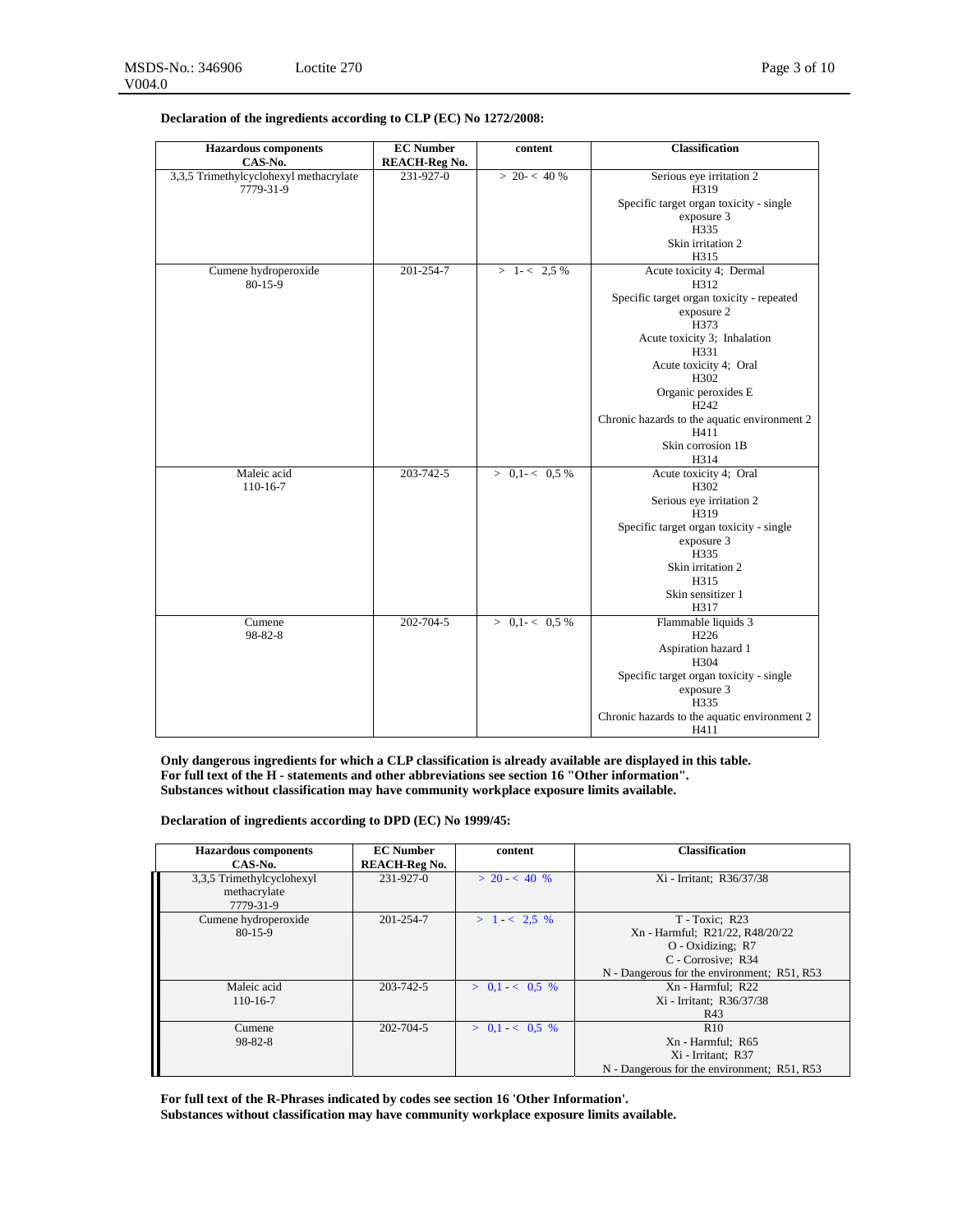# **SECTION 4: First aid measures**

### **Description of first aid measures:**

### Inhalation:

Move to fresh air. If symptoms persist, seek medical advice.

### Skin contact:

Rinse with running water and soap. Seek medical advice.

### Eye contact:

Rinse immediately with plenty of running water (for 10 minutes). Seek medical attention if necessary.

Ingestion:

Rinse out mouth, drink 1-2 glasses of water, do not induce vomiting. Seek medical advice.

### **Most important symptoms and effects, both acute and delayed:**

EYE: Irritation, conjunctivitis.

RESPIRATORY: Irritation, coughing, shortness of breath, chest tightness.

SKIN: Redness, inflammation.

SKIN: Rash, Urticaria.

**Indication of any immediate medical attention and special treatment needed:**  See section: Description of first aid measures

# **SECTION 5: Firefighting measures**

### **Extinguishing media:**

**Suitable extinguishing media:**  Carbon dioxide, foam, powder Fine water spray

**Extinguishing media which must not be used for safety reasons:**  None known

**Special hazards arising from the substance or mixture:** 

In the event of a fire, carbon monoxide (CO) and carbon dioxide (CO2) can be released.

In case of fire, keep containers cool with water spray.

# **Advice for firefighters:**

Wear self-contained breathing apparatus and full protective clothing, such as turn-out gear.

# **SECTION 6: Accidental release measures**

### **Personal precautions, protective equipment and emergency procedures:**

Avoid skin and eye contact.

Ensure adequate ventilation.

### **Environmental precautions:**

Do not let product enter drains.

## **Methods and material for containment and cleaning up:**

For small spills wipe up with paper towel and place in container for disposal. For large spills absorb onto inert absorbent material and place in sealed container for disposal.

### **Reference to other sections:**

See advice in chapter 8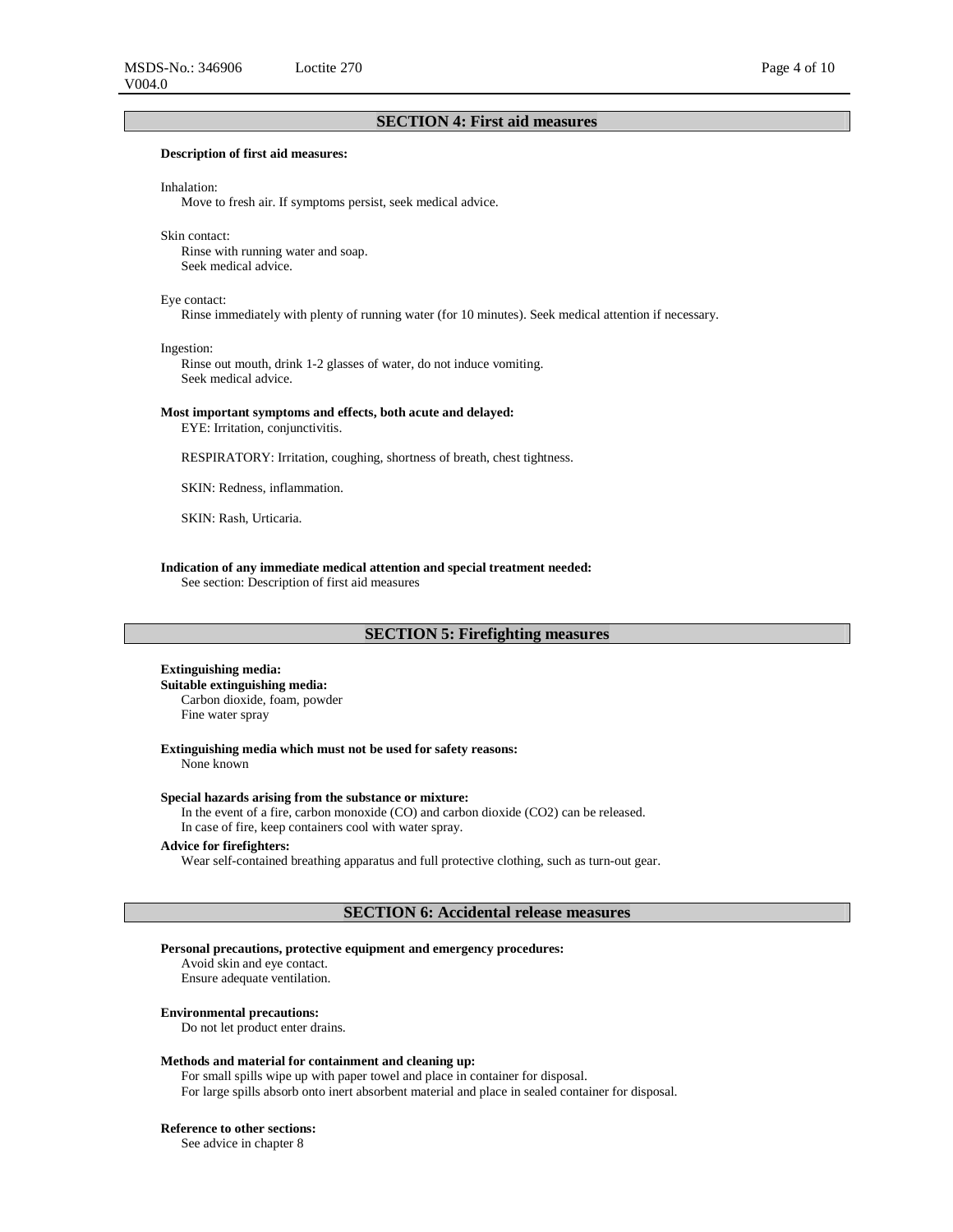# **Precautions for safe handling:**

Use only in well-ventilated areas.

Prolonged or repeated skin contact should be avoided to minimise any risk of sensitisation.

### Hygiene measures:

Good industrial hygiene practices should be observed. Do not eat, drink or smoke while working. Wash hands before work breaks and after finishing work.

### **Conditions for safe storage, including any incompatibilities:**

Ensure good ventilation/extraction. Store in a cool, well-ventilated place.

### **Specific end use(s):**

Adhesive

**SECTION 8: Exposure controls/personal protection** 

### **Control parameters:**  Valid for

Great Britain

| Ingredient    | ppm | mg/m <sup>3</sup> | <b>Type</b>                | <b>Category</b>             | <b>Remarks</b> |
|---------------|-----|-------------------|----------------------------|-----------------------------|----------------|
| <b>CUMENE</b> | 25  | 125               | Time Weighted Average      |                             | EH40 WEL       |
| 98-82-8       |     |                   | (TWA):                     |                             |                |
| <b>CUMENE</b> | 50  | 250               | <b>Short Term Exposure</b> |                             | EH40 WEL       |
| 98-82-8       |     |                   | Limit (STEL):              |                             |                |
| <b>CUMENE</b> |     |                   | Skin designation:          | Can be absorbed through the | EH40 WEL       |
| 98-82-8       |     |                   |                            | skin.                       |                |
| <b>CUMENE</b> |     |                   | Skin designation:          | Can be absorbed through the | <b>ECTLV</b>   |
| 98-82-8       |     |                   |                            | skin.                       |                |
| <b>CUMENE</b> | 50  | 250               | <b>Short Term Exposure</b> | Indicative                  | <b>ECTLV</b>   |
| 98-82-8       |     |                   | Limit (STEL):              |                             |                |
| <b>CUMENE</b> | 20  | 100               | Time Weighted Average      | Indicative                  | <b>ECTLV</b>   |
| 98-82-8       |     |                   | (TWA):                     |                             |                |

#### **Exposure controls:**

Respiratory protection:

Use only in well-ventilated areas.

### Hand protection:

Chemical-resistant protective gloves (EN 374).

Suitable materials for short-term contact or splashes (recommended: at least protection index 2, corresponding to > 30 minutes permeation time as per EN 374):

nitrile rubber (NBR; >= 0.4 mm thickness)

Suitable materials for longer, direct contact (recommended: protection index 6, corresponding to > 480 minutes permeation time as per EN 374):

nitrile rubber (NBR; >= 0.4 mm thickness)

This information is based on literature references and on information provided by glove manufacturers, or is derived by analogy with similar substances. Please note that in practice the working life of chemical-resistant protective gloves may be considerably shorter than the permeation time determined in accordance with EN 374 as a result of the many influencing factors (e.g. temperature). If signs of wear and tear are noticed then the gloves should be replaced.

# Eye protection:

Wear protective glasses.

## Skin protection:

Wear suitable protective clothing.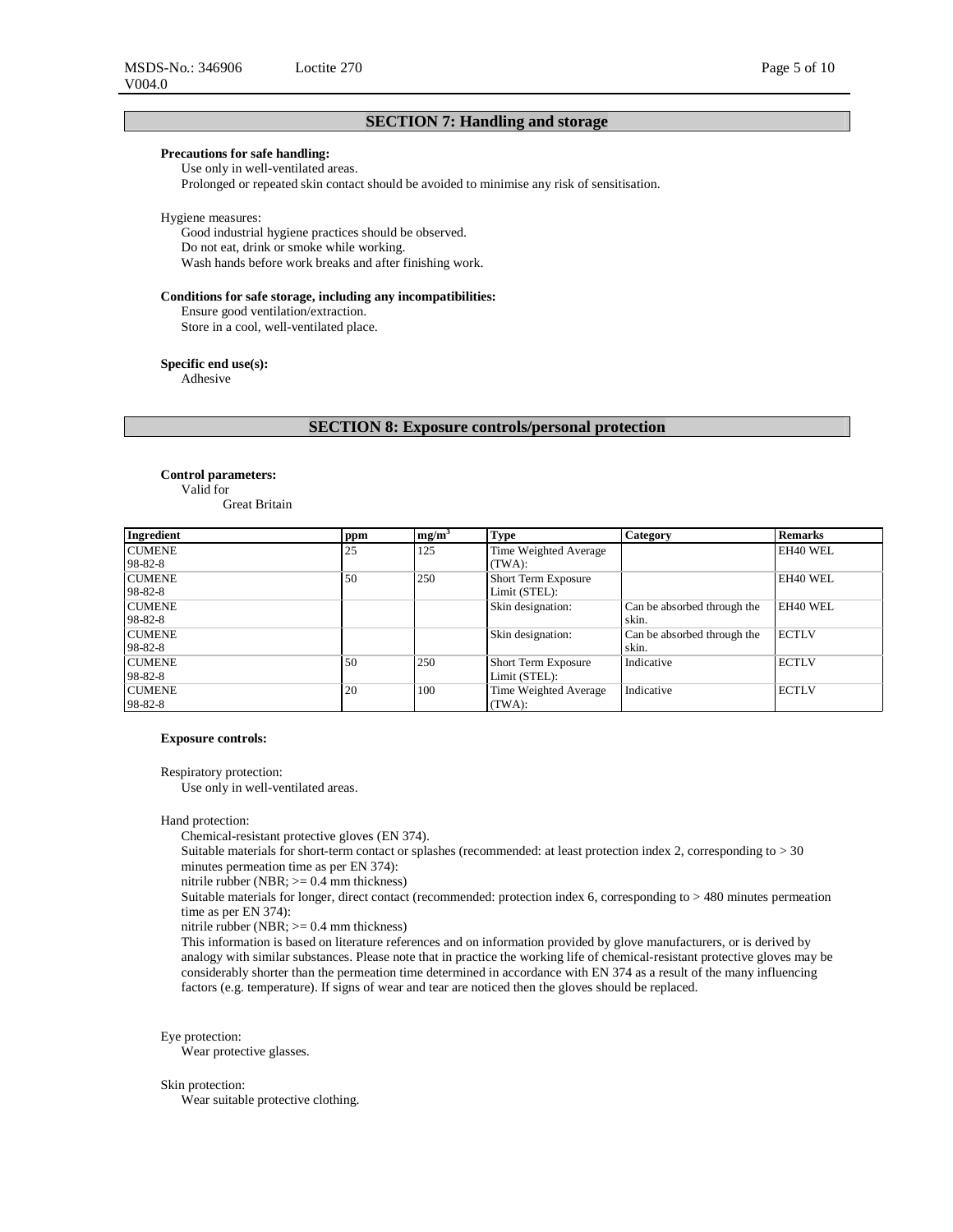# **SECTION 9: Physical and chemical properties**

# **Information on basic physical and chemical properties:**

| ниогнаатон он вазге риузкаг ана сисписат ргорегиез. |                                    |
|-----------------------------------------------------|------------------------------------|
| Appearance                                          | liquid                             |
|                                                     | green                              |
| Odor                                                | characteristic                     |
|                                                     |                                    |
|                                                     |                                    |
| pН                                                  | No data available / Not applicable |
| Initial boiling point                               | No data available / Not applicable |
| Flash point                                         | No data available / Not applicable |
| Decomposition temperature                           | No data available / Not applicable |
| Vapour pressure                                     | No data available / Not applicable |
| Density                                             | No data available / Not applicable |
| <b>Bulk</b> density                                 | No data available / Not applicable |
| Viscosity                                           | No data available / Not applicable |
| Viscosity (kinematic)                               | No data available / Not applicable |
| <b>Explosive properties</b>                         | No data available / Not applicable |
| Solubility (qualitative)                            | No data available / Not applicable |
| Solidification temperature                          | No data available / Not applicable |
| Melting point                                       | No data available / Not applicable |
| Flammability                                        | No data available / Not applicable |
| Auto-ignition temperature                           | No data available / Not applicable |
| <b>Explosive limits</b>                             | No data available / Not applicable |
| Partition coefficient: n-octanol/water              | No data available / Not applicable |
| Evaporation rate                                    | No data available / Not applicable |
| Vapor density                                       | No data available / Not applicable |
| Oxidising properties                                | No data available / Not applicable |
|                                                     |                                    |

## **Other information:**

No data available / Not applicable

# **SECTION 10: Stability and reactivity**

## **Reactivity:**

Peroxides.

### **Chemical stability:**

Stable under recommended storage conditions.

### **Possibility of hazardous reactions:**

See section reactivity

## **Conditions to avoid:**

Stable under normal conditions of storage and use.

# **Incompatible materials:**

None if used properly.

### **Hazardous decomposition products:**

carbon oxides.

# **SECTION 11: Toxicological information**

### **General toxicological information:**

The preparation is classified based on the conventional method outlined in Article 6(1)(a) of Directive 1999/45/EC. Relevant available health/ecological information for the substances listed under Section 3 is provided in the following.

## **Oral toxicity:**

May cause irritation to the digestive tract.

### **Inhalative toxicity:**

Irritating to respiratory system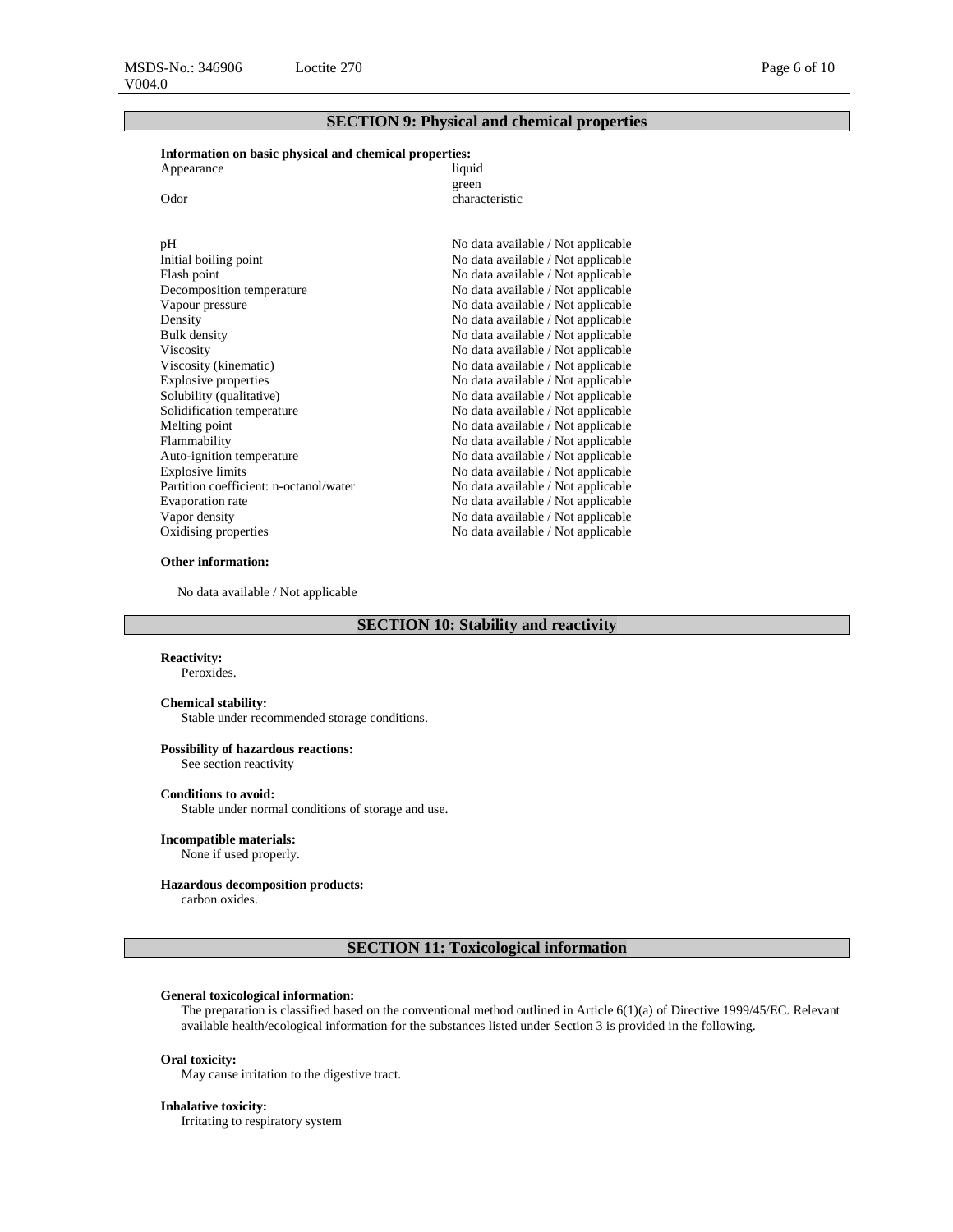# **Skin irritation:**

Irritating to the skin.

# **Eye irritation:**

Irritating to eyes.

## **Sensitizing:**

May cause sensitization by skin contact.

# **Acute toxicity:**

| <b>Hazardous components</b><br>CAS-No. | Value<br>type | Value               | Route of<br>application | Exposure<br>time | <b>Species</b> | <b>Method</b> |
|----------------------------------------|---------------|---------------------|-------------------------|------------------|----------------|---------------|
| Cumene hydroperoxide                   | LD50          | $550 \text{ mg/kg}$ | oral                    |                  | rat            |               |
| $80-15-9$                              | LC50          | $220$ ppm           | inhalation              | 4 h              | rat            |               |
|                                        | LD50          | $500 \text{ mg/kg}$ | dermal                  |                  | rat            |               |

### **Skin corrosion/irritation:**

| <b>Hazardous components</b><br>CAS-No. | <b>Result</b> | <b>Exposure</b><br>time | <b>Species</b> | Method |
|----------------------------------------|---------------|-------------------------|----------------|--------|
| Cumene hydroperoxide                   | corrosive     |                         | rabbit         |        |
| $80-15-9$                              |               |                         |                |        |

# **Germ cell mutagenicity:**

| <b>Hazardous</b> components<br>CAS-No. | Result   | Type of study /<br>Route of<br>administration           | <b>Metabolic</b><br>activation /<br><b>Exposure time</b> | <b>Species</b> | Method                                                       |
|----------------------------------------|----------|---------------------------------------------------------|----------------------------------------------------------|----------------|--------------------------------------------------------------|
| Cumene hydroperoxide<br>$80-15-9$      | positive | bacterial reverse<br>mutation assay (e.g.<br>Ames test) | without                                                  |                | OECD Guideline 471<br>(Bacterial Reverse Mutation)<br>Assay) |
| Cumene hydroperoxide<br>$80-15-9$      | negative | dermal                                                  |                                                          | mouse          |                                                              |

# **SECTION 12: Ecological information**

### **General ecological information:**

Do not empty into drains / surface water / ground water.

The preparation is classified based on the conventional method outlined in Article 6(1)(a) of Directive 1999/45/EC. Relevant available health/ecological information for the substances listed under Section 3 is provided in the following.

### **Ecotoxicity:**

Do not empty into drains / surface water / ground water.

#### **Mobility:**

Cured adhesives are immobile. Cured adhesives are immobile.

### **Persistence and Biodegradability:**

No data available.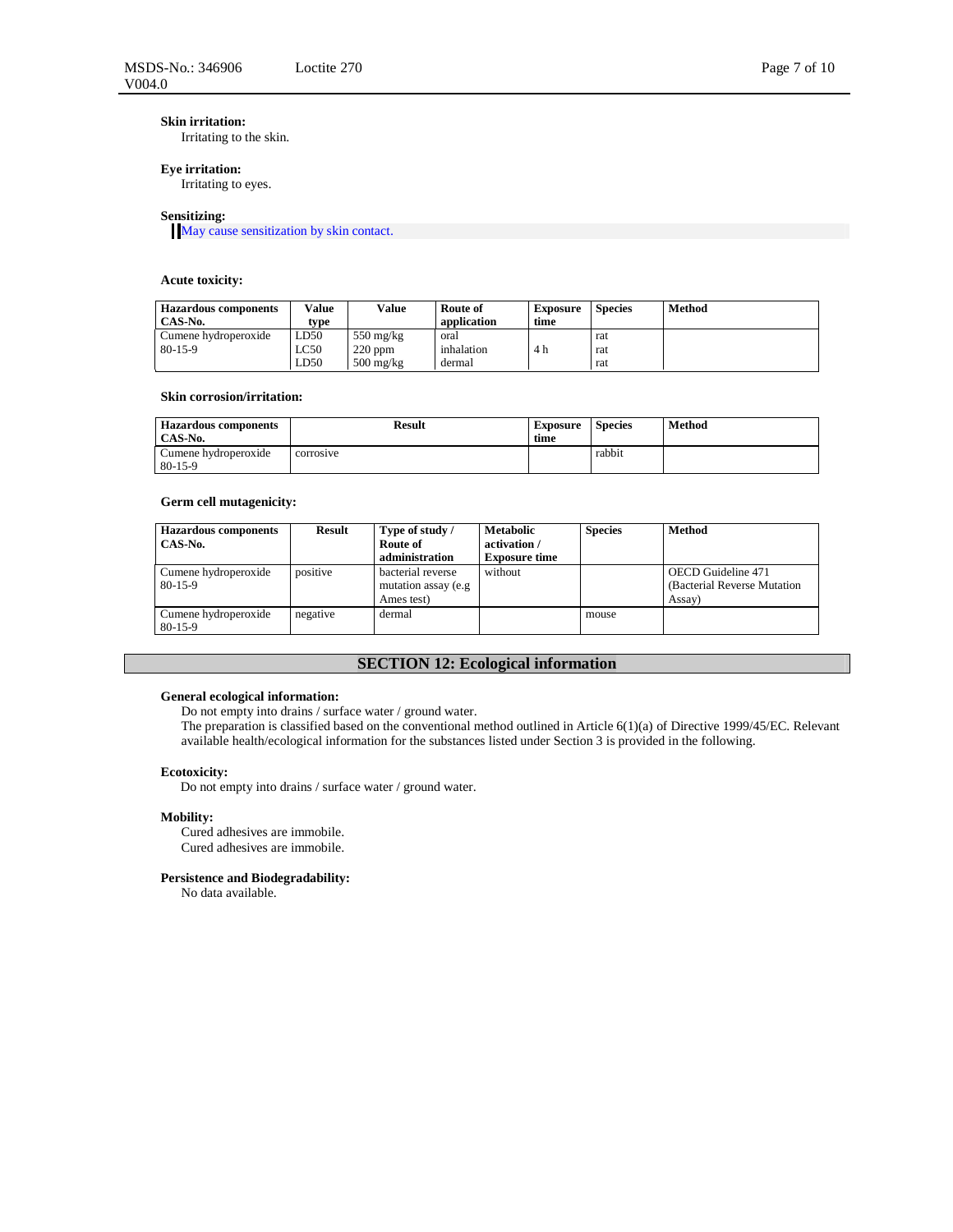| <b>Hazardous</b> components           | <b>Value</b> | <b>Value</b>       | Acute           | <b>Exposure</b> | <b>Species</b>                 | <b>Method</b>             |
|---------------------------------------|--------------|--------------------|-----------------|-----------------|--------------------------------|---------------------------|
| CAS-No.                               | type         |                    | <b>Toxicity</b> | time            |                                |                           |
|                                       |              |                    | <b>Study</b>    |                 |                                |                           |
| Cumene hydroperoxide                  | LC50         | $3.9 \text{ mg}/l$ | Fish            | 96 h            | Oncorhynchus mykiss            | <b>OECD</b> Guideline     |
| $80-15-9$                             |              |                    |                 |                 |                                | 203 (Fish, Acute          |
|                                       |              |                    |                 |                 |                                | <b>Toxicity Test)</b>     |
| Cumene hydroperoxide<br>$80 - 15 - 9$ | EC50         | $18 \text{ mg}/l$  | Daphnia         | 48 h            | Daphnia magna                  | <b>OECD</b> Guideline     |
|                                       |              |                    |                 |                 |                                | 202 (Daphnia sp.<br>Acute |
|                                       |              |                    |                 |                 |                                | Immobilisation            |
|                                       |              |                    |                 |                 |                                | Test)                     |
| Cumene hydroperoxide                  | ErC50        | $3,1 \text{ mg}/1$ | Algae           | 72 h            | Pseudokirchnerella subcapitata | <b>OECD</b> Guideline     |
| $80 - 15 - 9$                         |              |                    |                 |                 |                                | 201 (Alga, Growth         |
|                                       |              |                    |                 |                 |                                | <b>Inhibition Test)</b>   |
| Maleic acid                           | LC50         | $> 245$ mg/l       | Fish            | 48h             | Leuciscus idus                 |                           |
| $110 - 16 - 7$                        |              |                    |                 |                 |                                |                           |
| Maleic acid                           | EC50         | $245 \text{ mg/l}$ | Daphnia         | 24 h            | Daphnia magna                  |                           |
| 110-16-7                              |              |                    |                 |                 |                                |                           |
| Cumene                                | LC50         | $4.8 \text{ mg}/1$ | Fish            | 96h             | Oncorhynchus mykiss            | <b>OECD</b> Guideline     |
| 98-82-8                               |              |                    |                 |                 |                                | 203 (Fish, Acute          |
|                                       |              |                    |                 |                 |                                | <b>Toxicity Test)</b>     |
| Cumene                                | EC50         | $4 \text{ mg}/1$   | Daphnia         | 48h             | Daphnia magna                  | <b>OECD</b> Guideline     |
| $98 - 82 - 8$                         |              |                    |                 |                 |                                | 202 (Daphnia sp.          |
|                                       |              |                    |                 |                 |                                | Acute                     |
|                                       |              |                    |                 |                 |                                | Immobilisation            |
|                                       |              |                    |                 |                 |                                | Test)                     |
| Cumene                                | EC50         | $2.6 \text{ mg}/l$ | Algae           | 72 h            | Selenastrum capricornutum      | <b>OECD</b> Guideline     |
| 98-82-8                               |              |                    |                 |                 | (new name: Pseudokirchnerella  | 201 (Alga, Growth         |
|                                       |              |                    |                 |                 | subcapitata)                   | <b>Inhibition Test)</b>   |

# **Persistence and degradability:**

| <b>Hazardous components</b><br>CAS-No. | <b>Result</b>         | Route of<br>application | Degradability | <b>Method</b>                                                                              |
|----------------------------------------|-----------------------|-------------------------|---------------|--------------------------------------------------------------------------------------------|
| Cumene hydroperoxide<br>$80-15-9$      |                       |                         | 18 %          | OECD Guideline 301 E (Ready<br>biodegradability: Modified OECD<br>Screening Test)          |
| Maleic acid<br>110-16-7                | readily biodegradable | aerobic                 | $87 - 88%$    | EU Method C.4-E (Determination<br>of the "Ready"<br>BiodegradabilityClosed Bottle<br>Test) |
| Cumene<br>$98 - 82 - 8$                |                       | aerobic                 | 86 %          |                                                                                            |

**Bioaccumulative potential / Mobility in soil:** 

| <b>Hazardous</b> components<br>CAS-No. | LogKow  | <b>Bioconcentration</b><br>factor (BCF) | <b>Exposure</b><br>time | <b>Species</b>    | <b>Temperature</b> | Method                                                                                                                   |
|----------------------------------------|---------|-----------------------------------------|-------------------------|-------------------|--------------------|--------------------------------------------------------------------------------------------------------------------------|
| Cumene hydroperoxide<br>$80-15-9$      |         | 9,1                                     |                         |                   |                    | OECD Guideline 305<br>(Bioconcentration: Flow-<br>through Fish Test)                                                     |
| Cumene hydroperoxide<br>$80-15-9$      | 2,16    |                                         |                         |                   |                    |                                                                                                                          |
| Maleic acid<br>110-16-7                | $-0.48$ |                                         |                         |                   |                    |                                                                                                                          |
| Cumene<br>98-82-8<br>Cumene<br>98-82-8 | 3,55    | 35,5                                    |                         | Carassius auratus | $23^{\circ}$ C     | OECD Guideline 305<br>(Bioconcentration: Flow-<br>through Fish Test)<br>OECD Guideline 107<br>(Partition Coefficient (n- |
|                                        |         |                                         |                         |                   |                    | octanol / water), Shake<br>Flask Method)                                                                                 |

# **SECTION 13: Disposal considerations**

**Waste treatment methods:**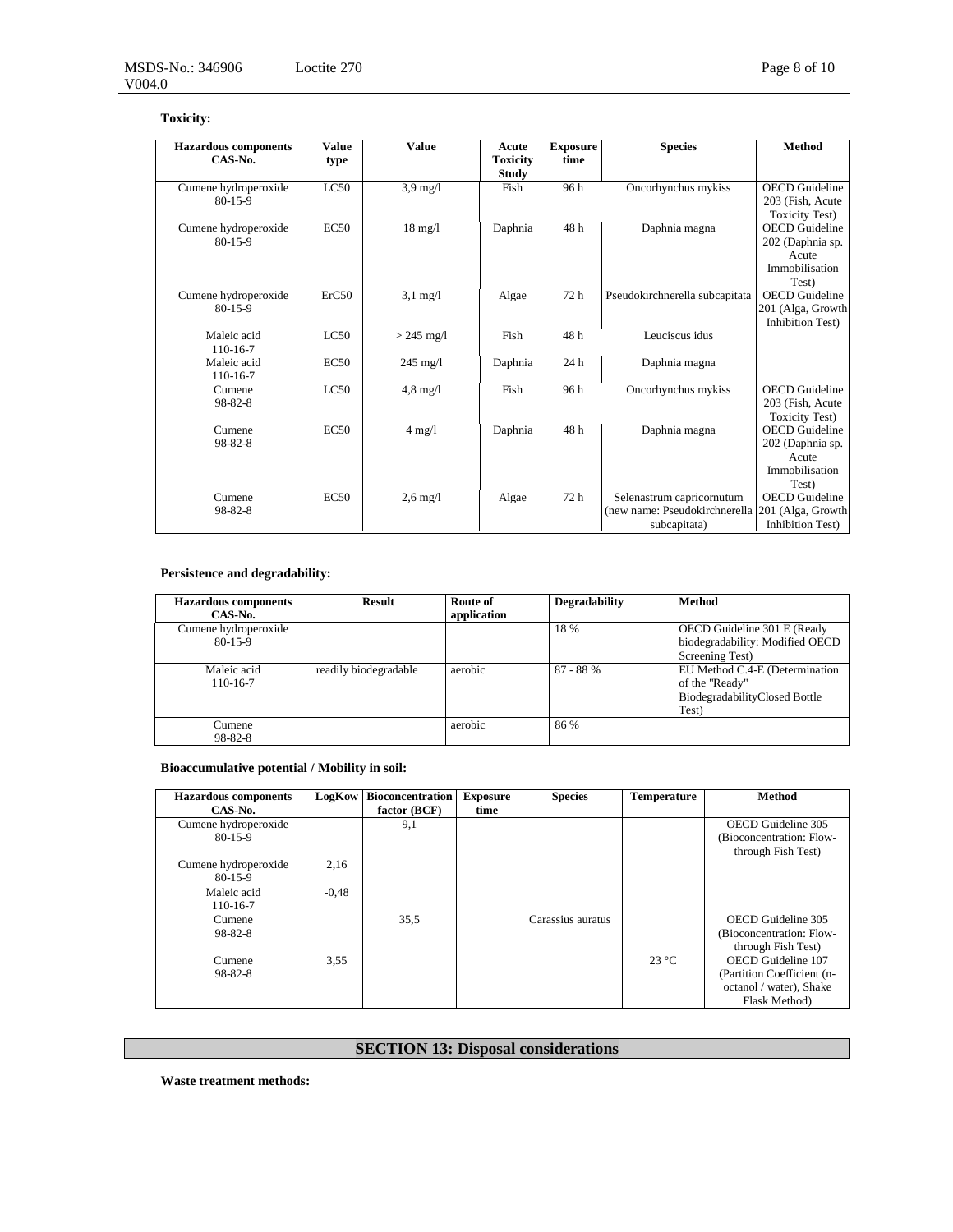Product disposal:

Dispose of in accordance with local and national regulations. Contribution of this product to waste is very insignificant in comparison to article in which it is used

Disposal of uncleaned packages:

After use, tubes, cartons and bottles containing residual product should be disposed of as chemically contaminated waste in an authorised legal land fill site or incinerated.

Disposal must be made according to official regulations.

Waste code

08 04 09 waste adhesives and sealants containing organic solvents and other dangerous substances

# **SECTION 14: Transport information**

**General information:**

Not hazardous according to RID, ADR, ADNR, IMDG, IATA-DGR.

# **SECTION 15: Regulatory information**

**Safety, health and environmental regulations/legislation specific for the substance or mixture:** 

VOC content (1999/13/EC)  $< 3 %$